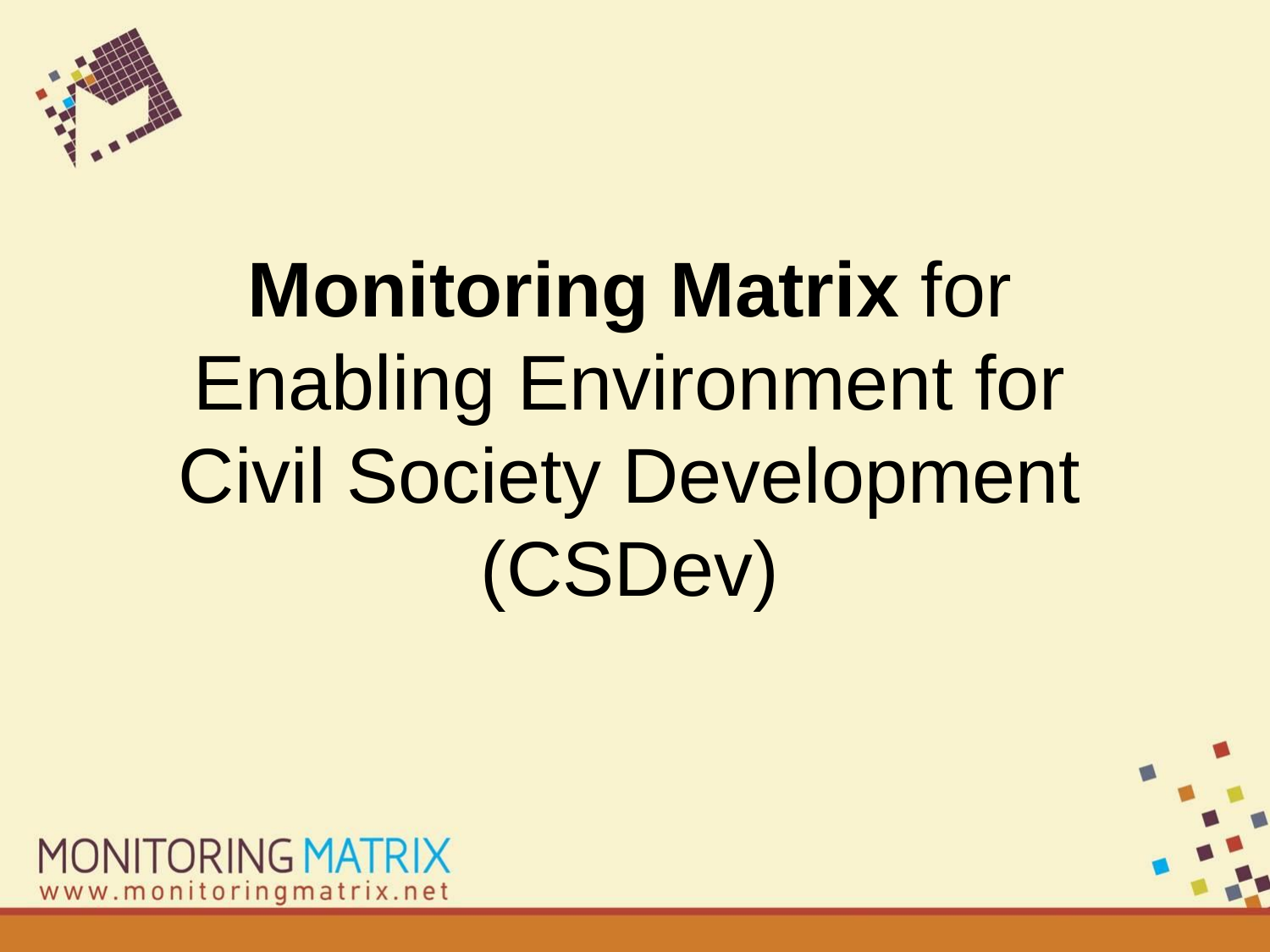# **STHE MONITORING MATRIX**

- Monitoring mechanism **DEVELOPED** and **APPLIED** by civil society from Enlargement countries (+ EU NMS)
- 1st time defines entire **enabling environment** for civil society development
- Including **existing** global, regional and national standards (legislation & practice) but **defining standards** where this are not defined (yet)!
- **Optimum**, not minimum standards
- Indicators for both **legislation** in place and esp. **implementation** (real state of affairs)

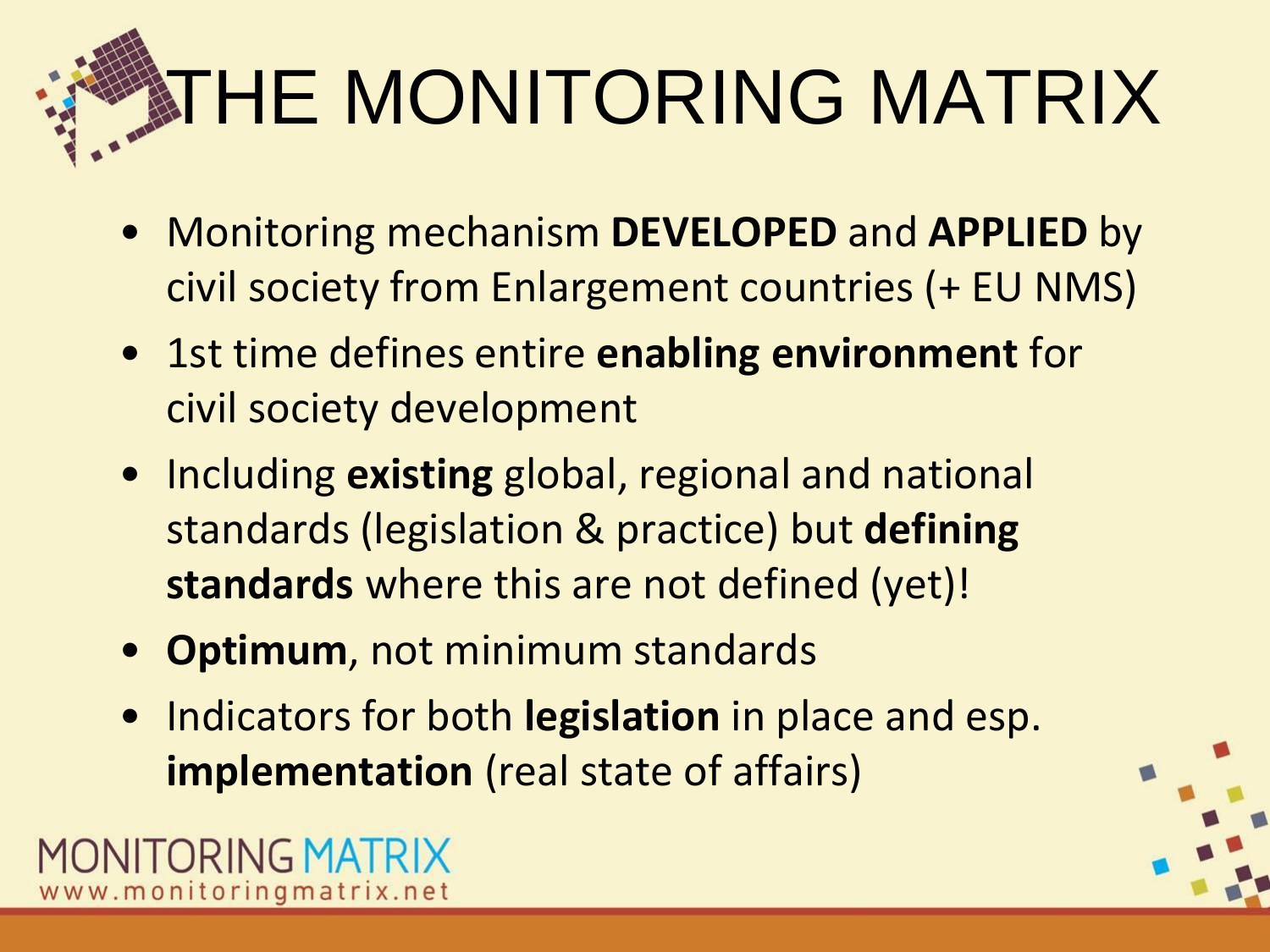# **STHE MONITORING MATRIX**

- Basic Legal Guarantees of Freedoms
- Framework for CSOs' Financial Viability and Sustainability
- Government-CSO Relationship
	- $\geq 8$  sub-area
	- $\geq$  24 standards
	- $\geq$  152 indicators

**NITORING MAT** www.monitoringmatrix.net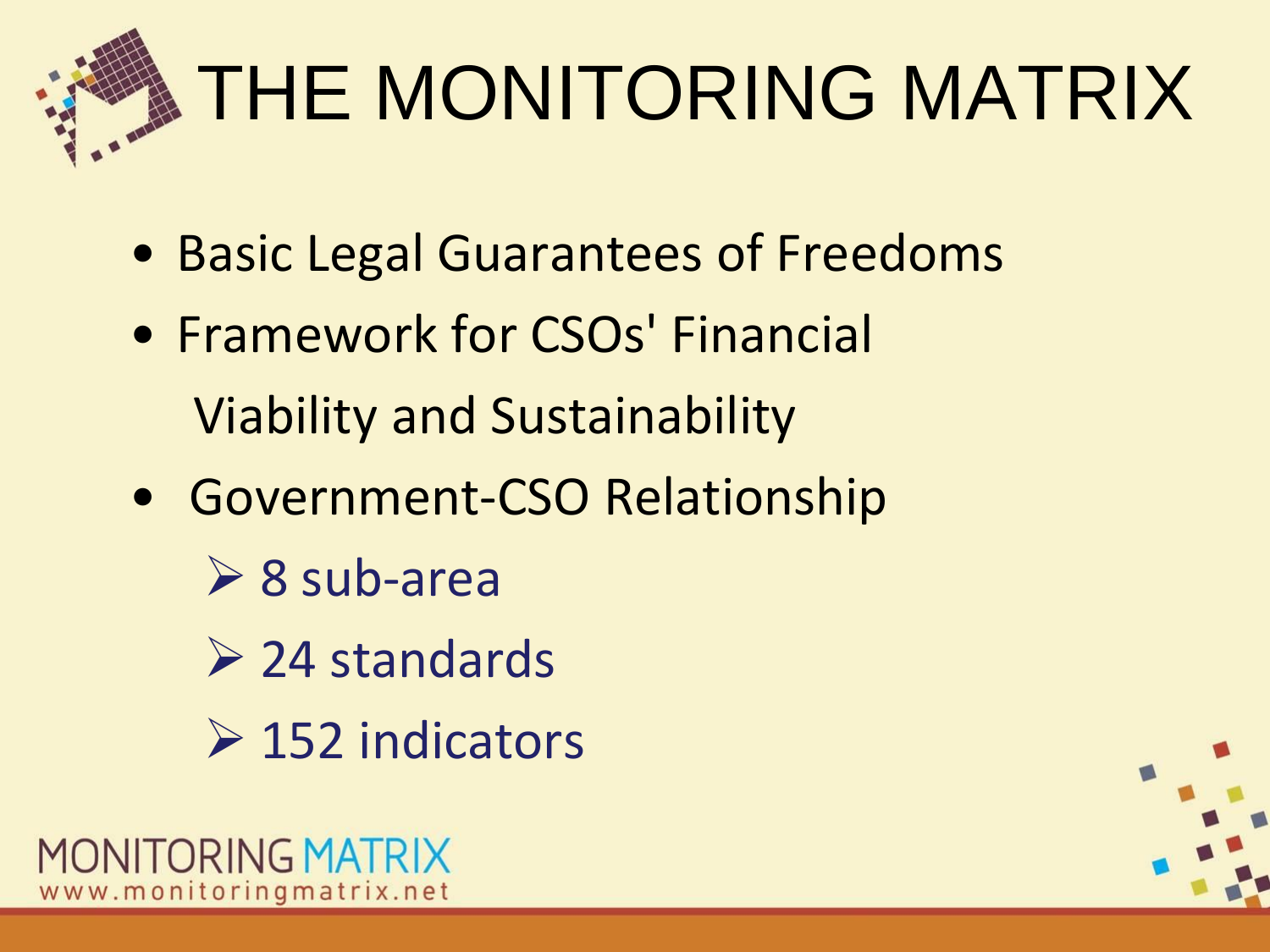

## **AREA 1: Basic Legal Guarantees of Freedoms SUBAREA: 1.1. Freedom of association** STANDARDS

#### **PRINCIPLE**

**Freedom of association is guaranteed and exercised freely by everybody**



#### **MONITORING MATE** www.monitoringmatrix.net

- All individuals and legal entities can freely establish and participate in informal and/or registered organizations offline and online
- CSOs operate freely without unwarranted state interference in their internal governance and activities
- CSOs can freely seek and secure financial resources from various domestic and foreign sources to support their activities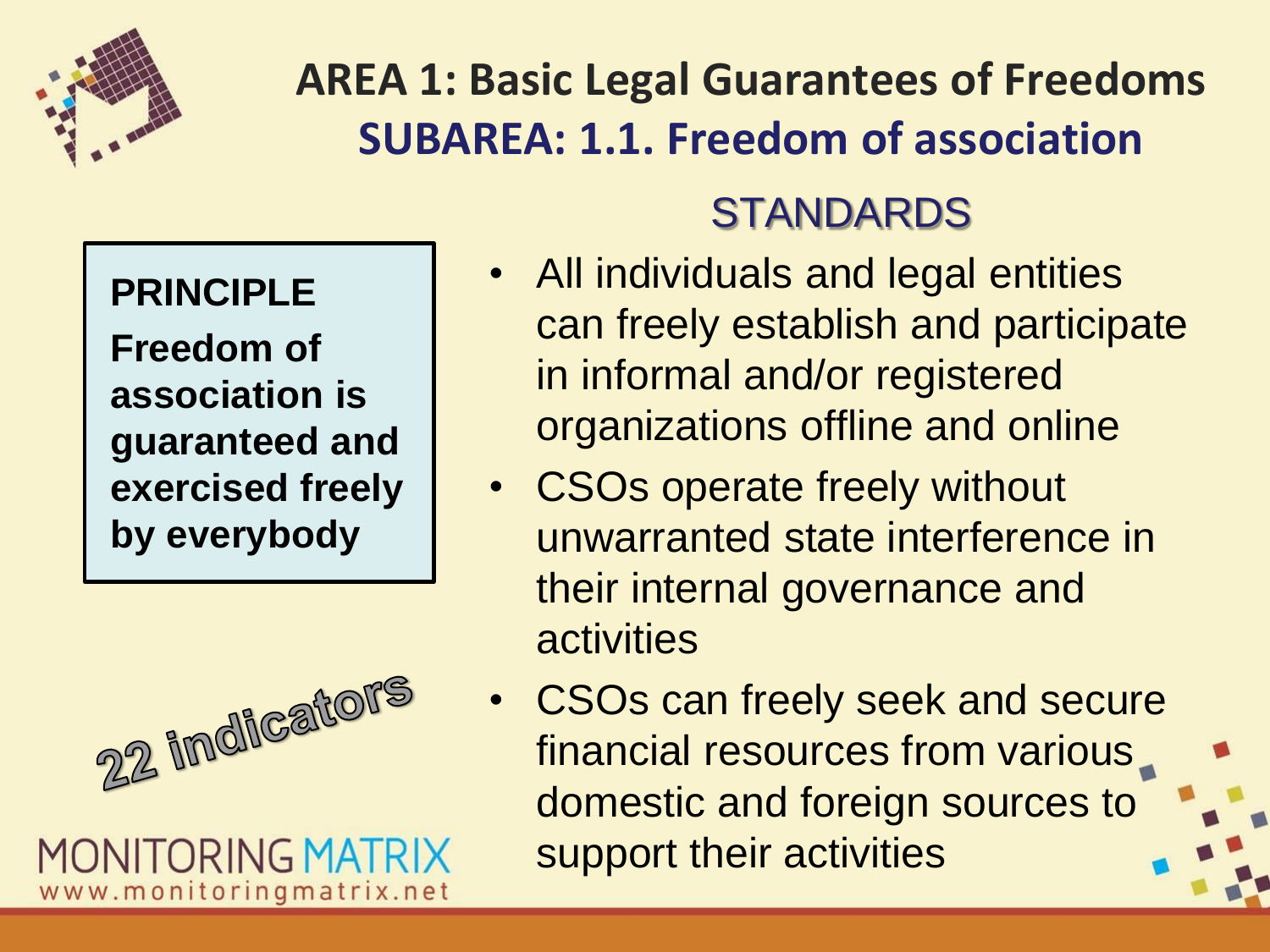

**AREA 1: Basic Legal Guarantees of Freedoms SUBAREA 1.2.: Related-freedoms**

**PRINCIPLE**

**Freedoms of assembly and expression are guaranteed to everybody**



**MONITORING MA** www.monitoringmatrix.net

- CSO representatives, individually or through their organization, enjoy freedom of peaceful assembly
- CSO representatives, individually or through their organizations enjoy freedom of expression
- Civil society representatives, individually and through their organizations, have the rights to safely receive and impart information through any media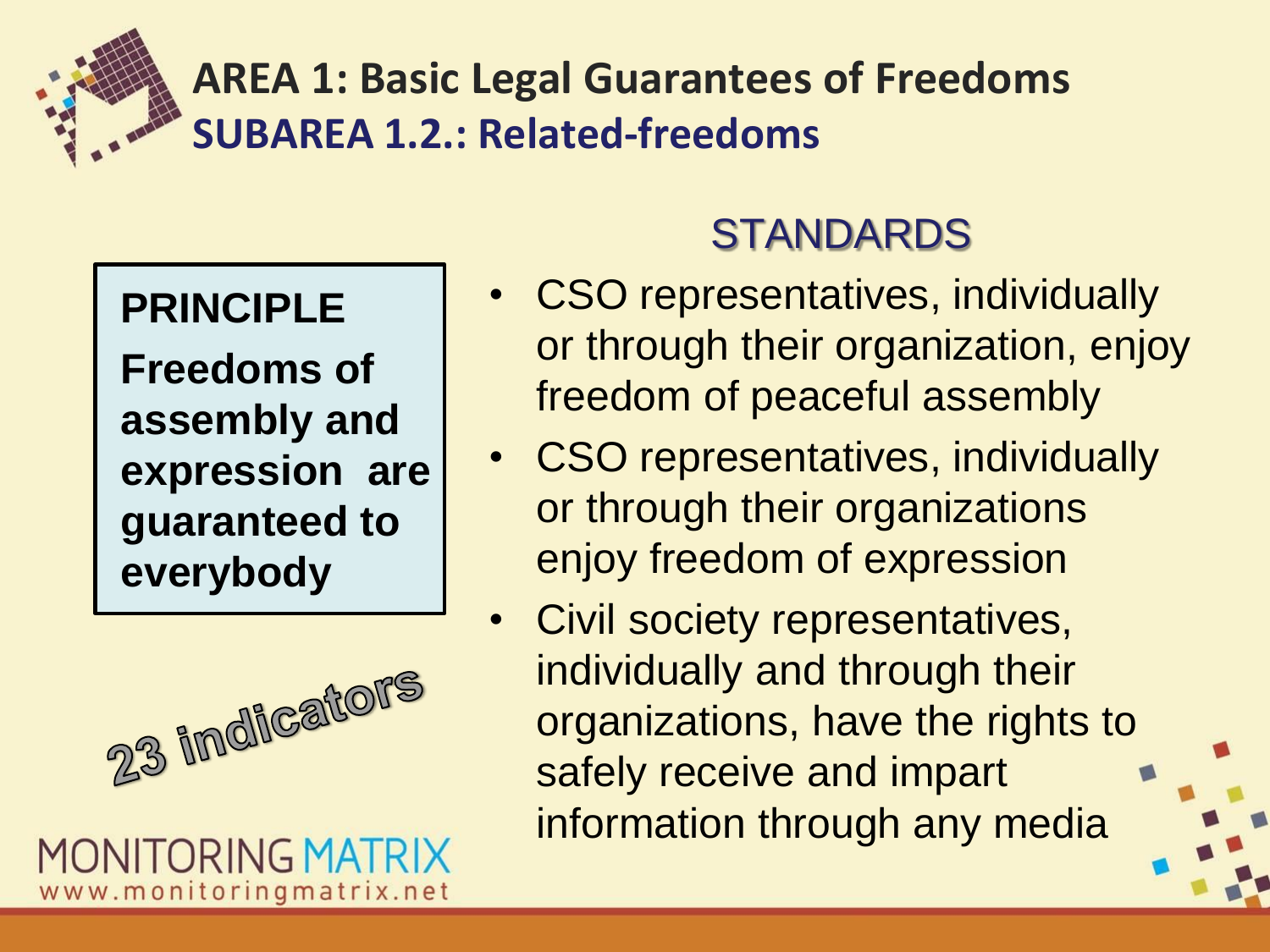

**AREA 2: Framework for CSOs' Financial Viability and Sustainability SUBAREA 2.1.: Tax/fiscal treatment for CSOs and their donors**

#### **PRINCIPLE**

**CSOs and donors enjoy favorable** 

**tax treatment**



## **STANDARDS**

- Tax benefits are available for various income sources of CSOs
- Incentives are provided for individual and corporate giving



**MONITORING MATRIX** www.monitoringmatrix.net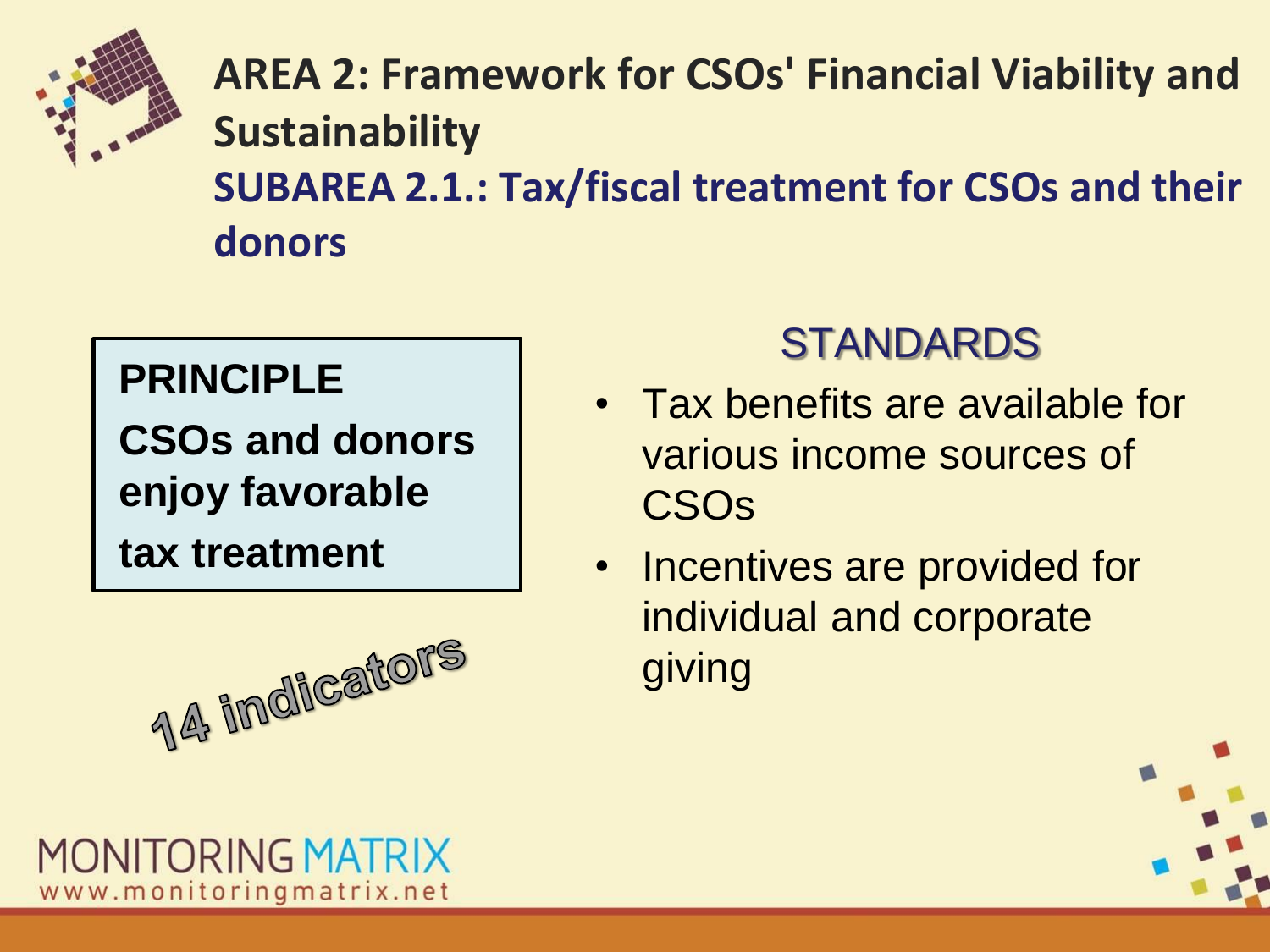

**AREA 2: Framework for CSOs' Financial Viability and Sustainability SUBAREA 2.2.: State Support**

#### **PRINCIPLE**

**State support to CSOs is provided in a transparent way and spent in an accountable manner**



#### **MONITORING MAT** www.monitoringmatrix.net

- Public funding is available for institutional development of CSOs, project support and co-financing of EU and other grants
- Public funding is distributed in a prescribed and transparent manner
- There is a clear system of accountability, monitoring and evaluation of public funding
- Non-financial support is available from the state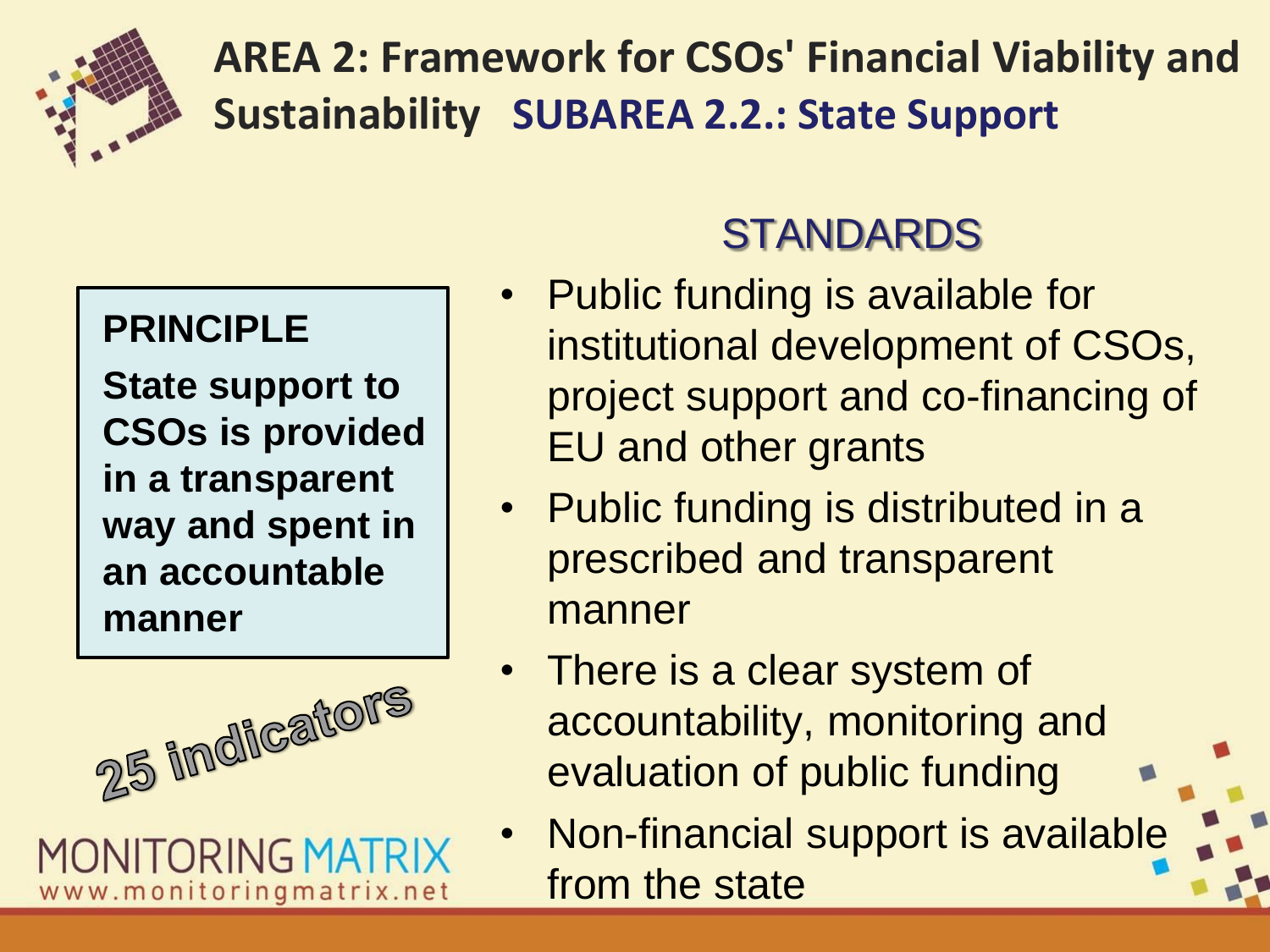

**AREA 2: Framework for CSOs' Financial Viability and Sustainability SUBAREA 2.3.: Human Resources**

#### **PRINCIPLE**

**State policies and the legal environment stimulate and facilitate employment, volunteering and other engagements with CSOs**



#### **MONITORING MATRIX** www.monitoringmatrix.net

- CSOs are treated in an equal manner to other employers
- There are enabling volunteering policies and laws
- The educational system promotes civic engagement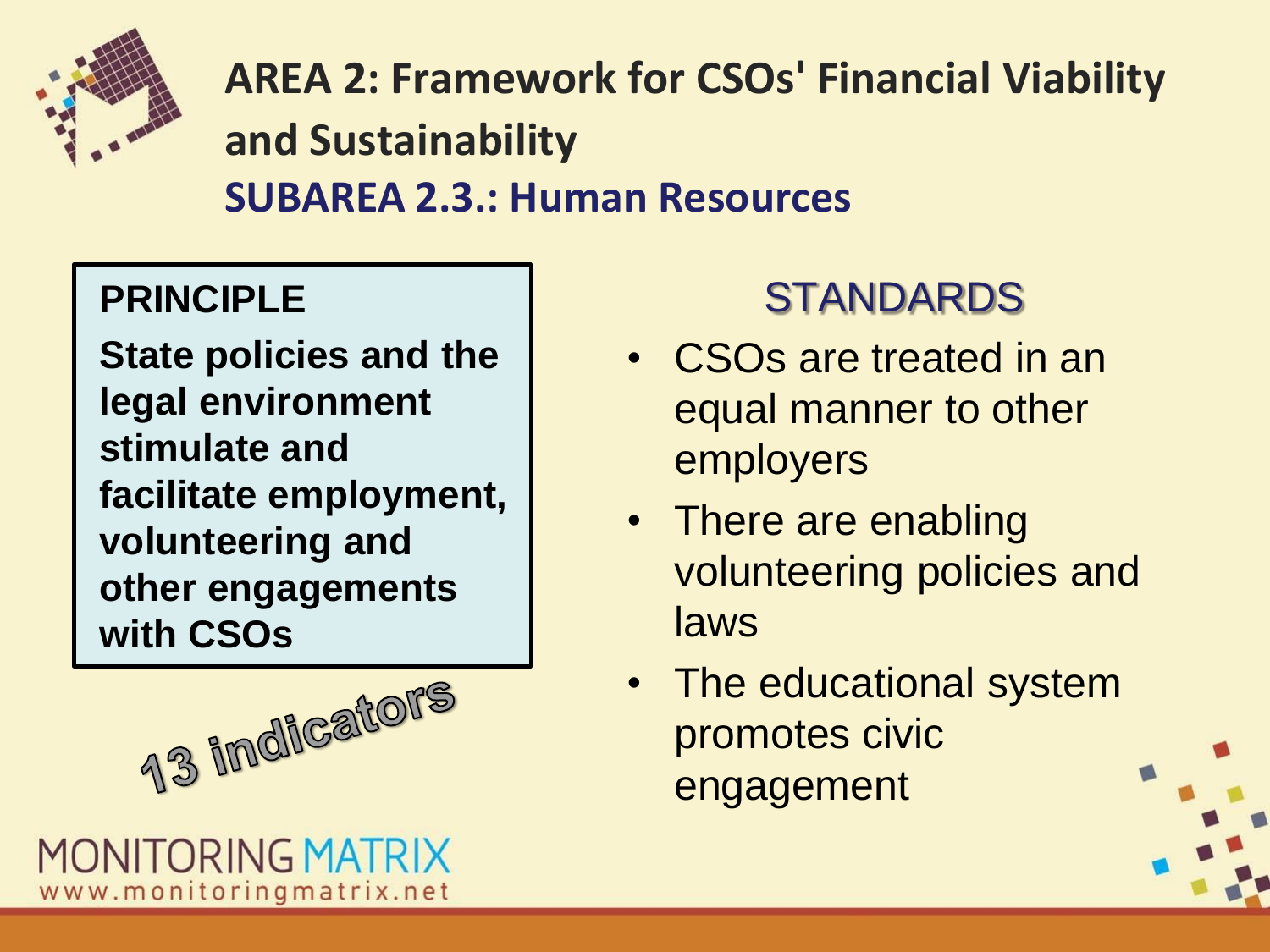

**AREA 3: Government-CSO Relationship SUBAREA 3.1.: Framework and practices for coop**

#### **PRINCIPLE**

**There is a strategic approach to furthering state-CSO cooperation and CSO development**



#### **MONITORING MATE** www.monitoringmatrix.net

- The State recognizes, through policies and strategies, the importance of the development of and cooperation with the sector
- The State recognizes, through the operation of its institutions, the importance of the development of and cooperation with the sector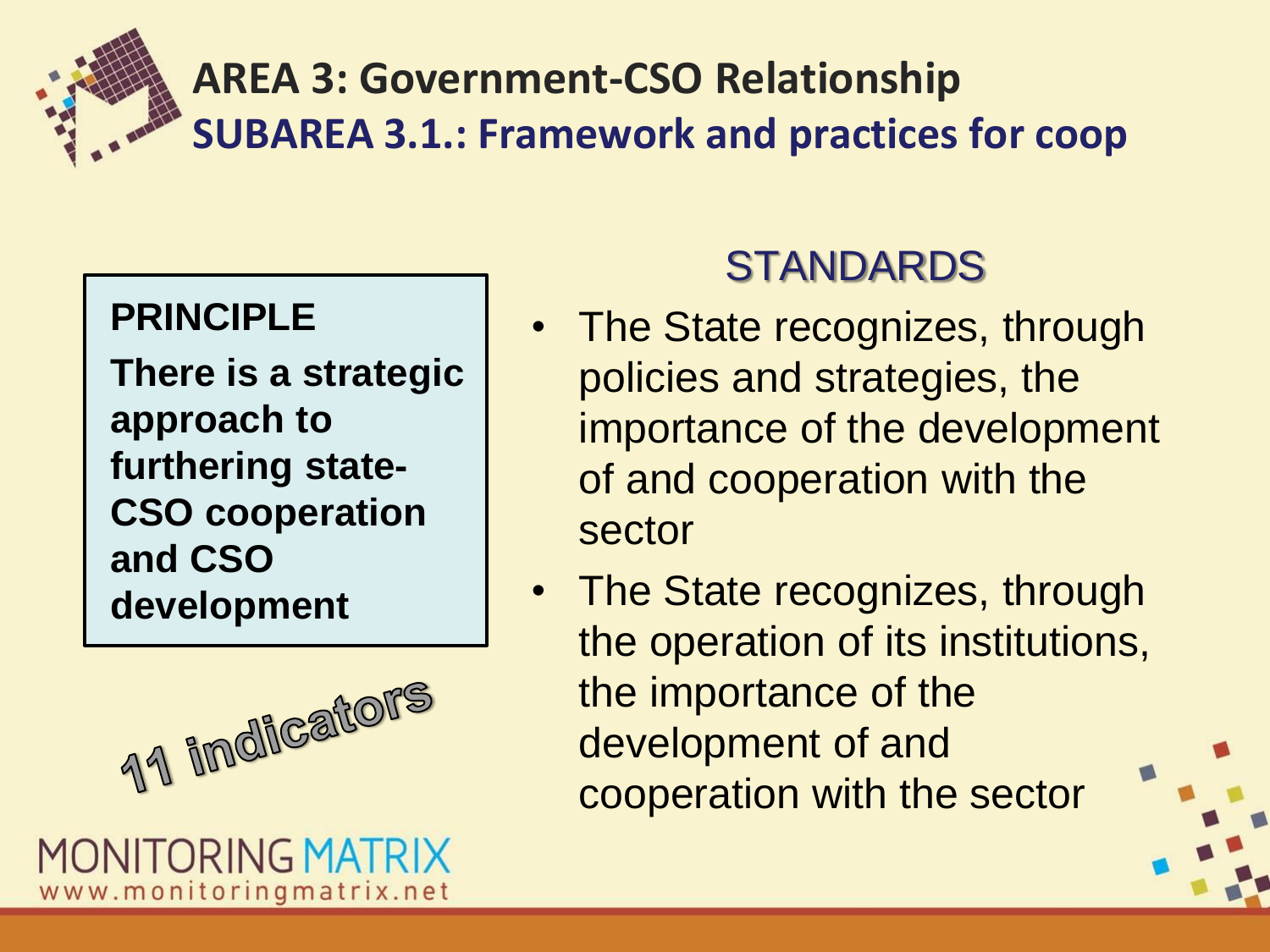

**AREA 3: Government-CSO Relationship SUBAREA 3.2.: Involvement in policy- and decisionmaking processes**

#### **PRINCIPLE**

**CSOs are effectively included in policy and decisionmaking process**



#### **MONITORING MATF** www.monitoringmatrix.net

- There are standards enabling CSO involvement in decisionmaking, which allow for CSO input in a timely manner.
- All draft policies and laws are easily accessible to the public in a timely manner
- CSO representatives are equal partners in discussions in crosssector bodies and are selected through clearly defined criteria and processes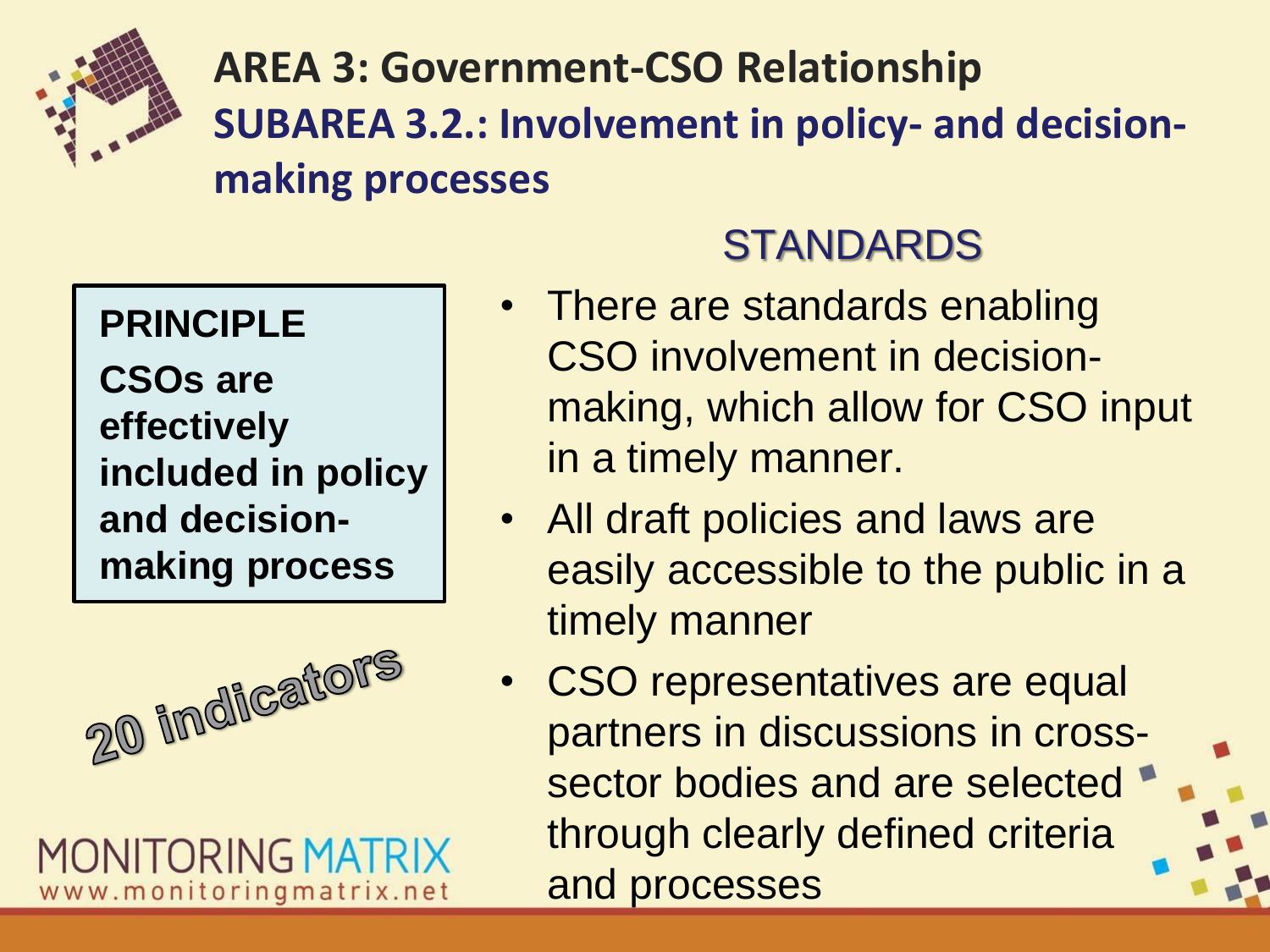

## **AREA 3: Government-CSO Relationship SUBAREA 3.3.: Collaboration in service provision** STANDARDS

**PRINCIPLE There is a supportive environment** 

**for CSO involvement in service provision**



**MONITORING MAT** www.monitoringmatrix.net

- CSOs are engaged in different services and compete for state contracts on an equal basis to other providers
- The state has committed to funding services and the funding is predictable and available over a longer-term period
- The state has clearly defined procedures for contracting services which allow for transparent selection of service providers, including CSOs
- There is a clear system of accountability, monitoring and evaluation of service provision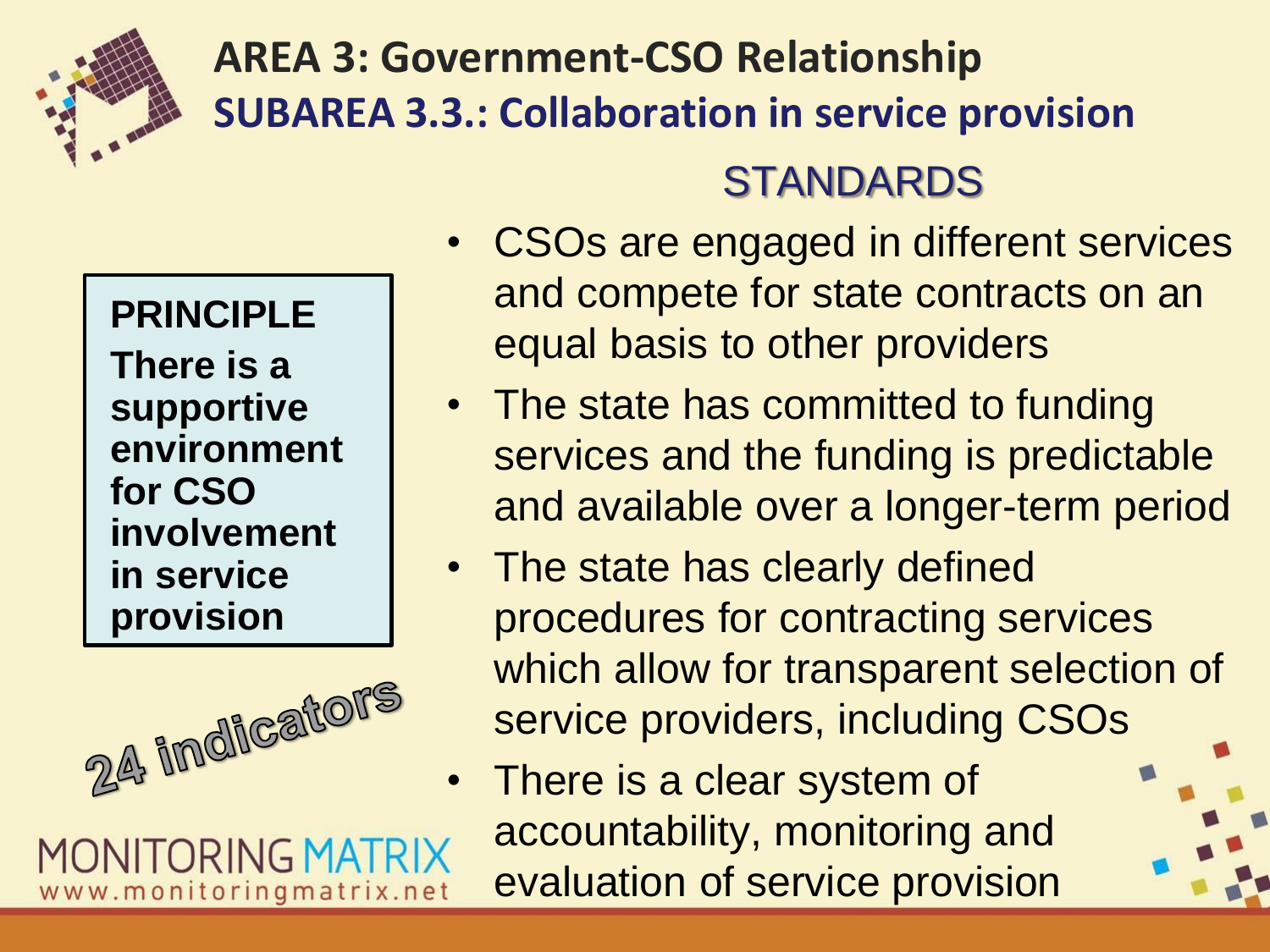

## **Monitoring & Methodology**

- Baseline: April-December 2013
- Target: 8 countries (Enlargement + Croatia)
- Basis for the Guidelines and its initial assessment
- General methodology adapted to local context, incl. desk-top research, (e-)survey, in-depth interviews/focus groups, expert panels



 min. 630 individuals (CSOs, public bodies, business sector etc.)

- Country reports presented and discussed February-April, 2014, regional report presented in Brussels, May 2014
- Progress reports end 2014



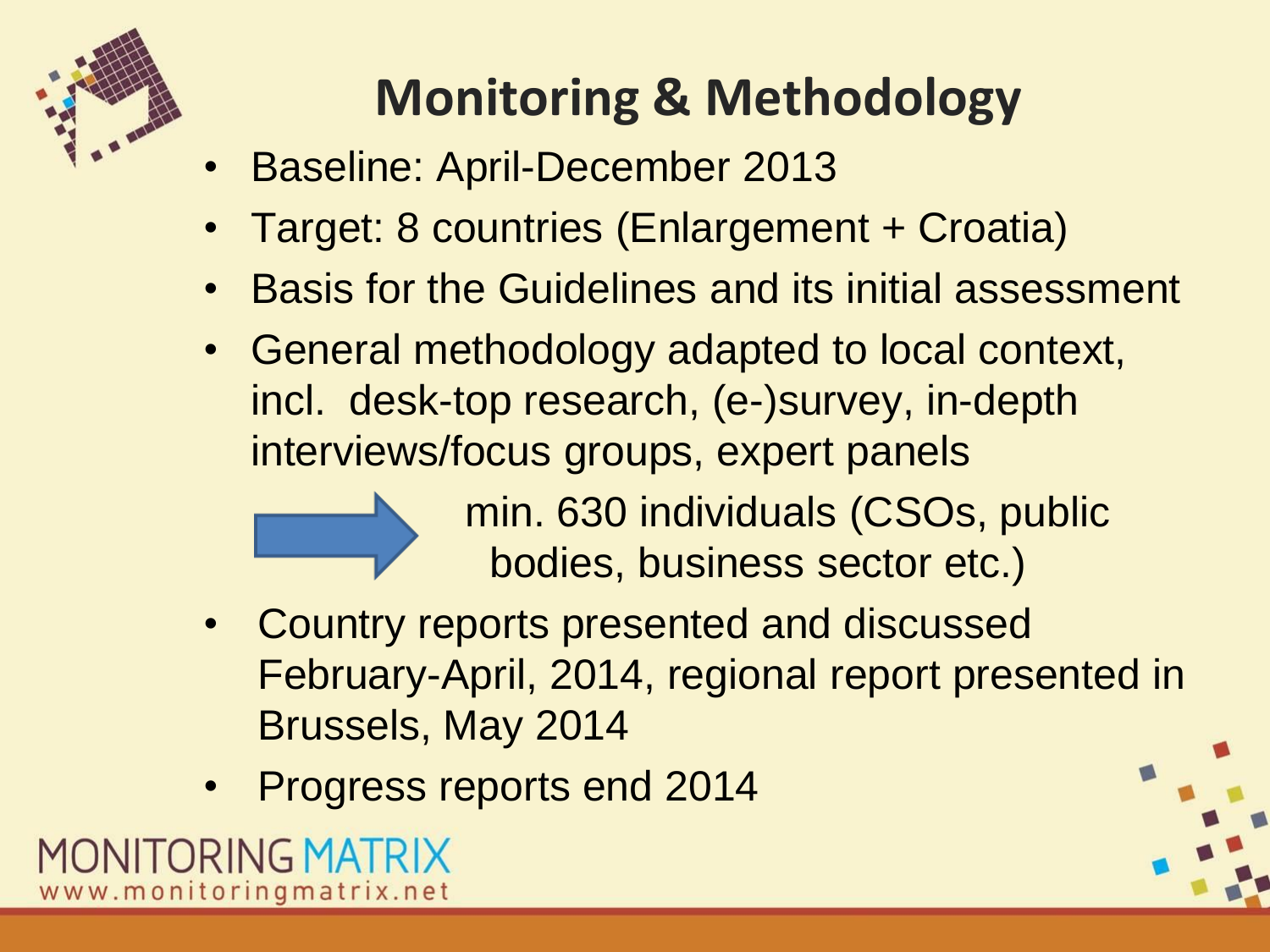

## **Guidelines for EU Support to CS in Enlargement Countries, 2014-2020**

- Developed by DG ENLARG via consultative process with CSOs, stakeholders in 2013
- Guiding policy and financial support: "Enlargement agenda for civil society"
- Results-oriented framework with 3 areas:
	- $\rightarrow$  Conducive environment
	- **→ Changing relations CSOs and government**
	- $\rightarrow$  CSOs capacities
	- = 23 indicators

www.monitoringmatrix.net

- Development of country-specific targets
	- & indicators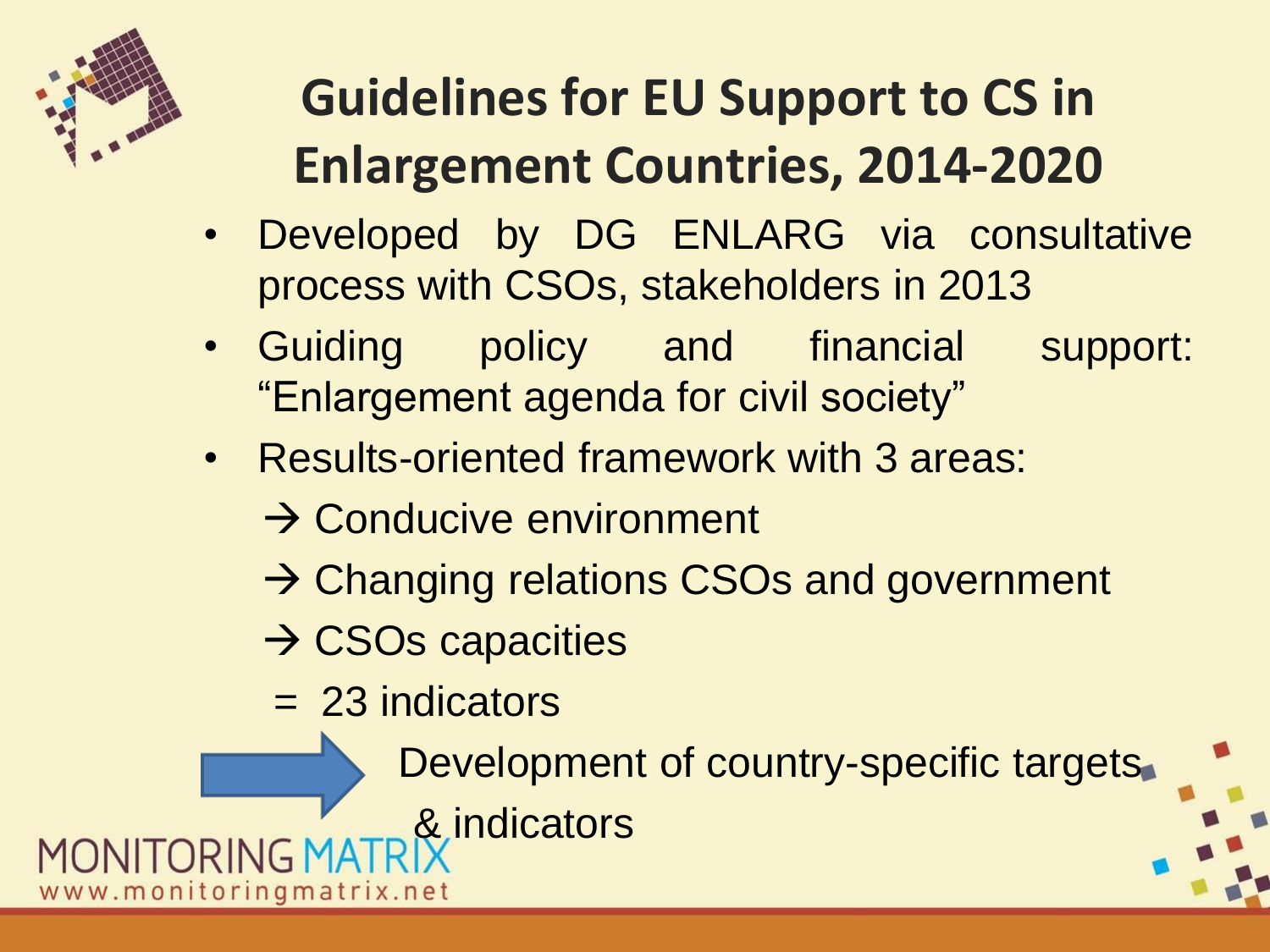

- **Experts (12)**: Tina Divjak (Slovenia), Basak Ersen (Turkey), Julijana Hoxha (Albania), Taulant Hoxha (Kosovo), Nives Miosic-Lisjak (Croatia), Ana Novakovic (Montenegro), Emina Nuredinoska (Macedonia), Luben Panov (Bulgaria), Slavisa Prorok (BiH), Vanja Skoric (Croatia), Maja Stojanovic and Miljenko Dereta (Serbia)
- **Coordinated** by BCSDN, ECNL and ICNL
- ❖ Copyright © 2013 by the Balkan Civil Society Development Network, European Center for Not-for-Profit Law and the International Center for Not-for-Profit Law. All rights reserved.
- ❖ Made possible by the generous support of the American people through the United States Agency for International Development (USAID). The contents are the responsibility of the authors and do not necessarily reflect the views of **USAID** or the United States Government.